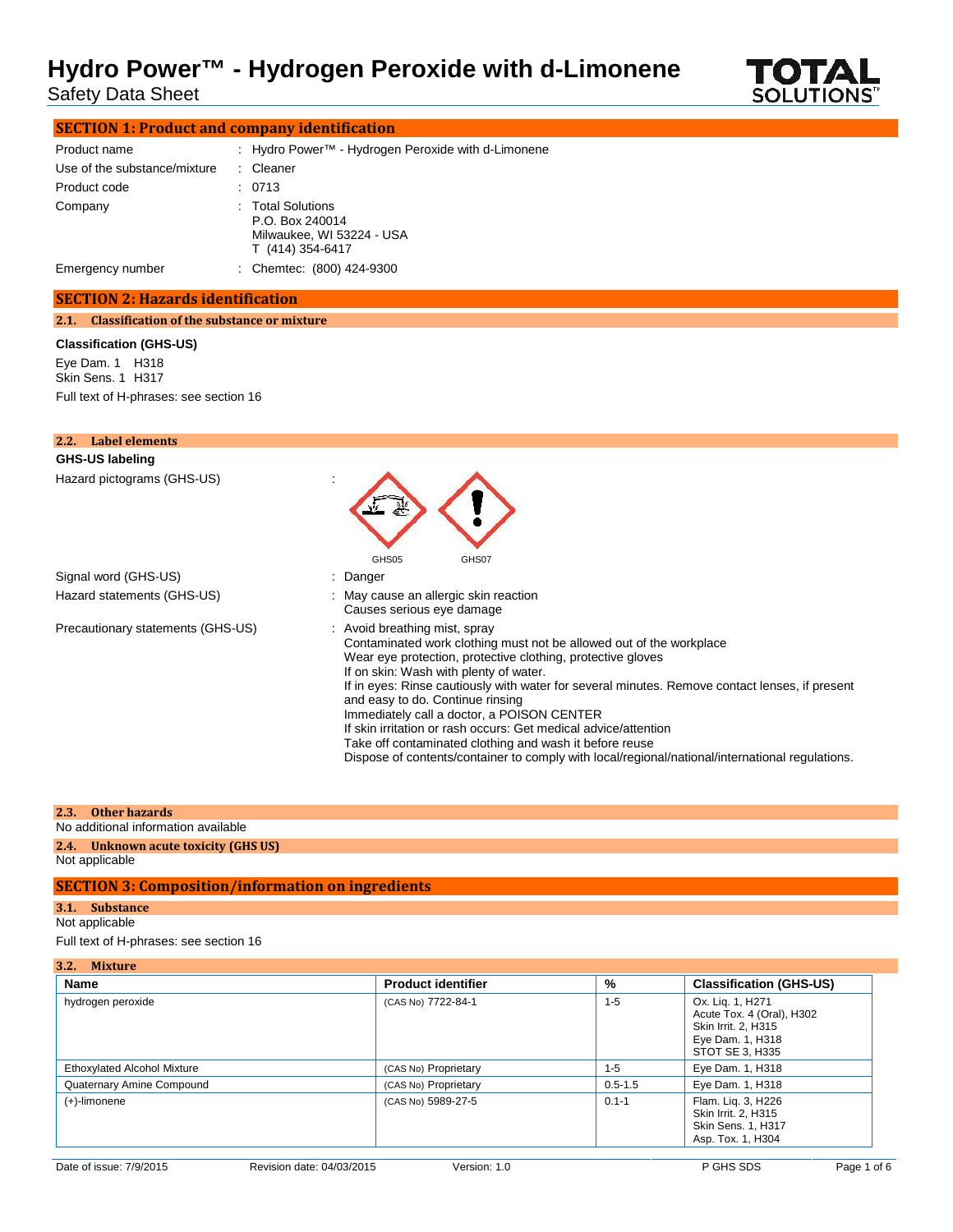# **Hydro Power™ - Hydrogen Peroxide with d-Limonene**<br>Safety Data Sheet<br>SOLUTIONS'

Safety Data Sheet



| <b>SECTION 4: First aid measures</b>                                              |                                                                                                                                                                               |
|-----------------------------------------------------------------------------------|-------------------------------------------------------------------------------------------------------------------------------------------------------------------------------|
| 4.1. Description of first aid measures                                            |                                                                                                                                                                               |
| First-aid measures general                                                        | : If you feel unwell, seek medical advice (show the label where possible).                                                                                                    |
| First-aid measures after inhalation                                               | Remove the victim into fresh air. Get medical advice/attention if you feel unwell.                                                                                            |
| First-aid measures after skin contact                                             | Take off contaminated clothing and wash it before reuse. Wash with plenty of soap and water. If skin<br>irritation or rash occurs: Get medical advice/attention.              |
| First-aid measures after eye contact                                              | Rinse cautiously with water for several minutes. Remove contact lenses, if present and easy to do.<br>Continue rinsing. Immediately call a poison center or doctor/physician. |
| First-aid measures after ingestion                                                | Rinse mouth with water. Do NOT induce vomiting. Call a poison center or a doctor if you feel unwell.                                                                          |
| Most important symptoms and effects, both acute and delayed<br>4.2.               |                                                                                                                                                                               |
| Symptoms/injuries                                                                 | Not expected to present a significant hazard under anticipated conditions of normal use.                                                                                      |
| Symptoms/injuries after inhalation                                                | May cause respiratory irritation.                                                                                                                                             |
| Symptoms/injuries after skin contact                                              | May cause an allergic skin reaction. Repeated exposure may cause skin dryness or cracking.                                                                                    |
| Symptoms/injuries after eye contact                                               | Causes serious eye damage.                                                                                                                                                    |
| Symptoms/injuries after ingestion                                                 | Gastrointestinal complaints. Nausea. Cramps. May be harmful if swallowed.                                                                                                     |
|                                                                                   | 4.3. Indication of any immediate medical attention and special treatment needed                                                                                               |
| Treat symptomatically.                                                            |                                                                                                                                                                               |
| <b>SECTION 5: Firefighting measures</b>                                           |                                                                                                                                                                               |
| <b>Extinguishing media</b><br>5.1.                                                |                                                                                                                                                                               |
| Suitable extinguishing media                                                      | : All extinguishing media allowed.                                                                                                                                            |
| Special hazards arising from the substance or mixture<br>5.2.                     |                                                                                                                                                                               |
| Fire hazard                                                                       | This product contains an oxidizer. Mixtures with combustible or flammable materials may ignite<br>easily, burn fiercely, or may explode in contaminated, closed containers.   |
| Reactivity                                                                        | Upon combustion: CO and CO2 are formed. Thermal decomposition generates : Heat. steam.<br>oxygen gas.                                                                         |
| 5.3. Advice for firefighters                                                      |                                                                                                                                                                               |
| Firefighting instructions                                                         | : Exercise caution when fighting any chemical fire. Use water spray or fog for cooling exposed<br>containers. Take account of environmentally hazardous firefighting water.   |
| Protection during firefighting                                                    | Do not enter fire area without proper protective equipment, including respiratory protection.                                                                                 |
| <b>SECTION 6: Accidental release measures</b>                                     |                                                                                                                                                                               |
| 6.1. Personal precautions, protective equipment and emergency procedures          |                                                                                                                                                                               |
| General measures                                                                  | : Isolate from fire, if possible, without unnecessary risk.                                                                                                                   |
| 6.1.1. For non-emergency personnel                                                |                                                                                                                                                                               |
| Protective equipment                                                              | Protective goggles. Gloves. Protective clothing.                                                                                                                              |
| <b>Emergency procedures</b>                                                       | Evacuate unnecessary personnel. Avoid contact with skin, eyes and clothing. Ventilate spillage area.                                                                          |
|                                                                                   |                                                                                                                                                                               |
| 6.1.2. For emergency responders                                                   |                                                                                                                                                                               |
| Protective equipment                                                              | Equip cleanup crew with proper protection.                                                                                                                                    |
| <b>Emergency procedures</b>                                                       | Stop leak if safe to do so. Stop release. Ventilate area.                                                                                                                     |
| <b>Environmental precautions</b><br>6.2.                                          |                                                                                                                                                                               |
| Avoid release to the environment. Prevent entry to sewers and public waters.      |                                                                                                                                                                               |
| 6.3. Methods and material for containment and cleaning up                         |                                                                                                                                                                               |
| For containment                                                                   | : Contain released substance, pump into suitable containers.                                                                                                                  |
| Methods for cleaning up                                                           | This material and its container must be disposed of in a safe way, and as per local legislation.                                                                              |
| <b>Reference to other sections</b><br>6.4.<br>No additional information available |                                                                                                                                                                               |
| <b>SECTION 7: Handling and storage</b>                                            |                                                                                                                                                                               |
| <b>Precautions for safe handling</b><br>7.1.                                      |                                                                                                                                                                               |
|                                                                                   |                                                                                                                                                                               |

Storage conditions **Storage conditions** : Keep container closed when not in use.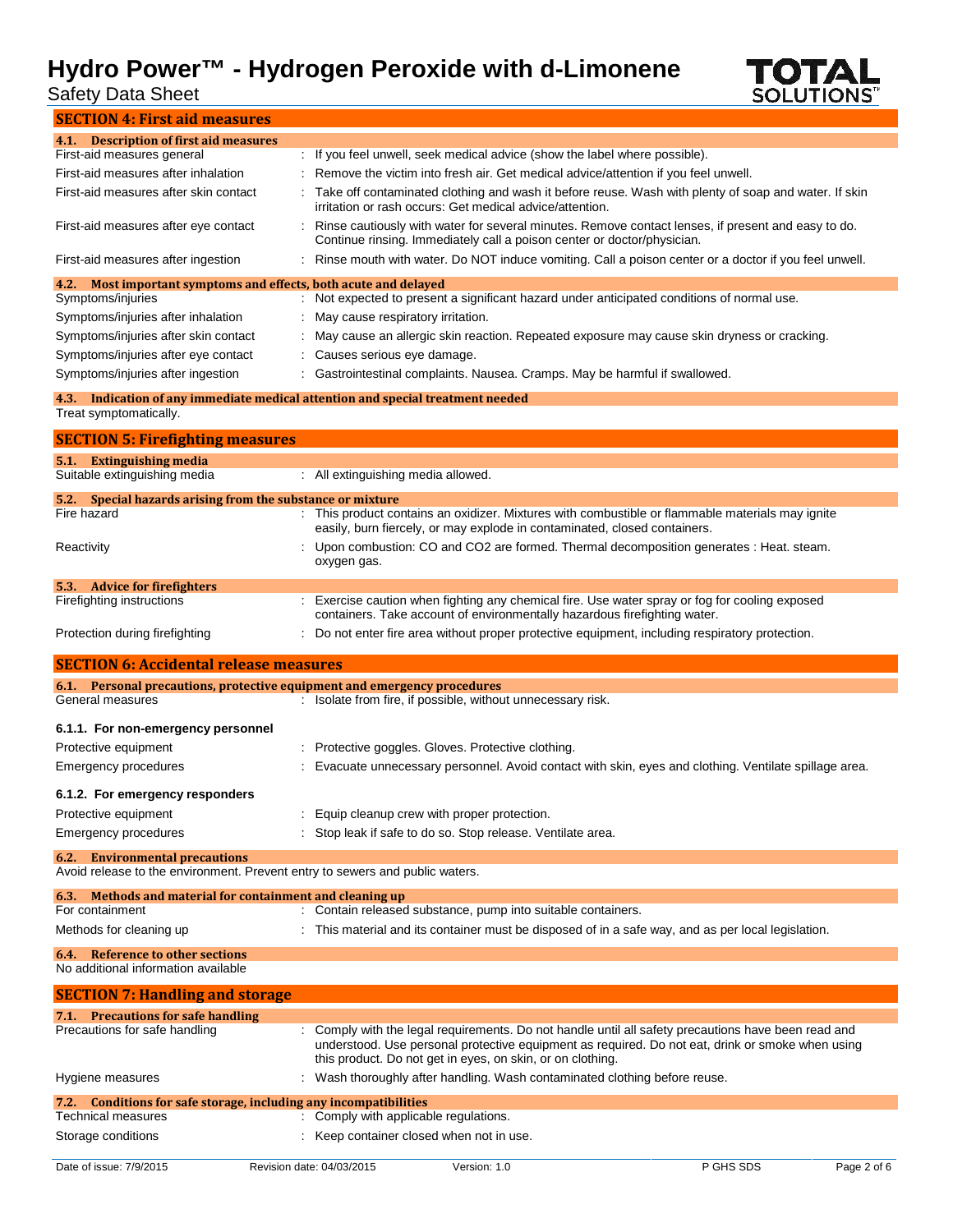## **Hydro Power™ - Hydrogen Peroxide with d-Limonene**



Safety Data Sheet

| incompatible products      |
|----------------------------|
| Incompatible materials     |
| Storage area               |
| Special rules on packaging |

: alkaline substances. Metals. Salts. organic materials. reducing agents.

**Heat sources** 

- : Meet the legal requirements. Store in a cool area. Store in a well-ventilated place.
- meet the legal requirements. Keep only in original container.

### **SECTION 8: Exposure controls/personal protection**

**SECTION 9: Physical and chemical properties**

#### **8.1. Control parameters**

| hydrogen peroxide (7722-84-1) |                  |     |
|-------------------------------|------------------|-----|
| <b>ACGIH</b>                  | ACGIH TWA (ppm)  | ppm |
| <b>ACGIH</b>                  | ACGIH STEL (ppm) | ppm |

# **8.2. Exposure controls**

: Use appropriate personal protective equipment when risk assessment indicates this is necessary. Gloves. Safety glasses. Protective clothing. Protective goggles.



### **9.1. Information on basic physical and chemical properties** Physical state : Liquid Appearance : Clear, colorless liquid. Odor : Citrus scent Odor threshold **in the contract of the contract of the contract of the contract of the contract of the contract of the contract of the contract of the contract of the contract of the contract of the contract of the contrac** pH : 9 - 10 Melting point **in the case of the case of the case of the case of the case of the case of the case of the case of the case of the case of the case of the case of the case of the case of the case of the case of the case of** Freezing point **in the case of the case of the case of the case of the case of the case of the case of the case of the case of the case of the case of the case of the case of the case of the case of the case of the case of** Boiling point **Example 20** and the set of the set of the set of the set of the set of the set of the set of the set of the set of the set of the set of the set of the set of the set of the set of the set of the set of the Flash point : > 200 °F Closed Cup Relative evaporation rate (butyl acetate=1) : No data available Flammability (solid, gas) : No data available Explosion limits **Explosion** limits **Explosion** limits **Explosion** in the set of  $\mathbb{R}$  and  $\mathbb{R}$  and  $\mathbb{R}$  are set of  $\mathbb{R}$  and  $\mathbb{R}$  are set of  $\mathbb{R}$  and  $\mathbb{R}$  are set of  $\mathbb{R}$  and  $\mathbb{R}$  are set Explosive properties in the state of the state of the September 2011 in the September 2012 in the September 20 Oxidizing properties **in the contract of the Contract August** 2012 : No data available Vapor pressure in the set of the set of the set of the Vapor pressure in the value of the Vapor control of the V Relative density **EXECUTE:** No data available Relative vapor density at 20 °C : No data available Specific gravity / density : 1.02 g/ml Solubility : Soluble in water. Log Pow : No data available Log Kow **:** No data available Auto-ignition temperature **interest and the Contract Auto-** : No data available

Decomposition temperature **interest and the Composition temperature** : No data available Viscosity : No data available Viscosity, kinematic intervalsed a state of the No data available

### **10.1. Reactivity**

Upon combustion: CO and CO2 are formed. Thermal decomposition generates : Heat. steam. oxygen gas.

**10.2. Chemical stability** Stable under normal conditions.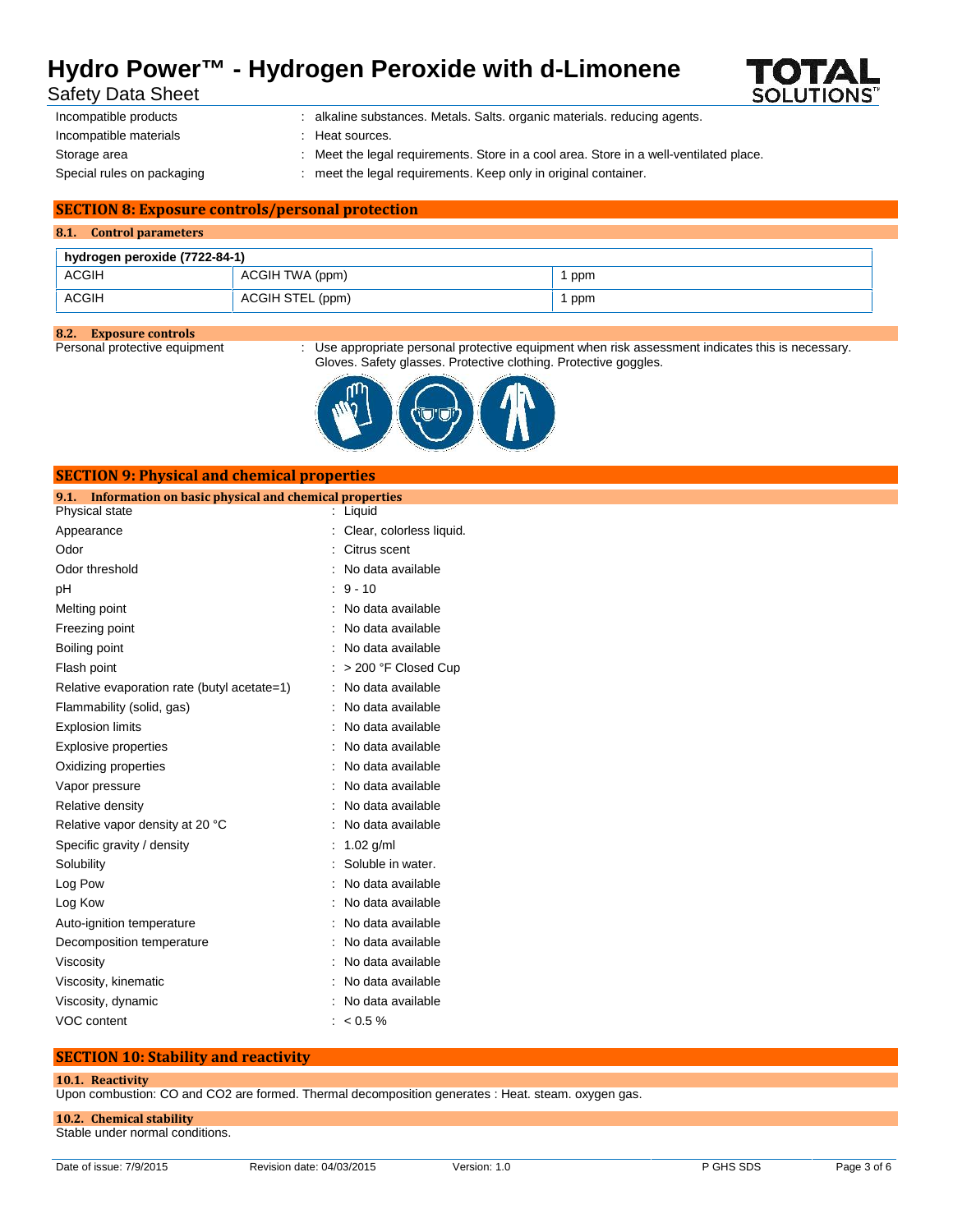# **Hydro Power™ - Hydrogen Peroxide with d-Limonene**<br>Safety Data Sheet Solutions™

Safety Data Sheet



| 10.3. Possibility of hazardous reactions<br>Refer to section 10.1 on Reactivity.                                      |                                                                                                                                                          |
|-----------------------------------------------------------------------------------------------------------------------|----------------------------------------------------------------------------------------------------------------------------------------------------------|
| 10.4. Conditions to avoid                                                                                             |                                                                                                                                                          |
| Overheating.                                                                                                          |                                                                                                                                                          |
| 10.5. Incompatible materials<br>No additional information available                                                   |                                                                                                                                                          |
| 10.6. Hazardous decomposition products                                                                                |                                                                                                                                                          |
|                                                                                                                       | Under normal conditions of storage and use, hazardous decomposition products should not be produced.                                                     |
| <b>SECTION 11: Toxicological information</b>                                                                          |                                                                                                                                                          |
| 11.1. Information on toxicological effects                                                                            |                                                                                                                                                          |
| Acute toxicity                                                                                                        | : Not classified                                                                                                                                         |
| <b>Ethoxylated Alcohol Mixture (Proprietary)</b>                                                                      |                                                                                                                                                          |
| LD50 oral rat                                                                                                         | > 2000 mg/kg                                                                                                                                             |
| Quaternary Amine Compound (Proprietary)                                                                               |                                                                                                                                                          |
| LD50 oral rat                                                                                                         | > 2000 mg/kg                                                                                                                                             |
| (+)-limonene (5989-27-5)                                                                                              |                                                                                                                                                          |
| LD50 oral rat                                                                                                         | 4400 mg/kg body weight (Rat; OECD 423: Acute Oral Toxicity – Acute Toxic Class Method;                                                                   |
| LD50 dermal rabbit                                                                                                    | Literature study; > 2000 mg/kg bodyweight; Rat; Read-across)<br>> 5000 mg/kg body weight (Rabbit; Weight of evidence; Equivalent or similar to OECD 402) |
| ATE CLP (oral)                                                                                                        | 4400.000 mg/kg body weight                                                                                                                               |
| hydrogen peroxide, 35%= <conc<50%, (7722-84-1)<="" aqueous="" solutions,="" stabilized="" td=""><td></td></conc<50%,> |                                                                                                                                                          |
| LD50 dermal rabbit                                                                                                    | > 2000 mg/kg (Rabbit)                                                                                                                                    |
| ATE CLP (oral)                                                                                                        | 500.000 mg/kg body weight                                                                                                                                |
| ATE CLP (gases)                                                                                                       | 4500.000 ppmV/4h                                                                                                                                         |
| ATE CLP (vapors)                                                                                                      | 11.000 mg/l/4h                                                                                                                                           |
| ATE CLP (dust, mist)                                                                                                  | 1.500 mg/l/4h                                                                                                                                            |
| Skin corrosion/irritation                                                                                             | : Not classified                                                                                                                                         |
|                                                                                                                       | pH: 9 - 10                                                                                                                                               |
| Serious eye damage/irritation                                                                                         | : Causes serious eye damage.                                                                                                                             |
|                                                                                                                       | pH: 9 - 10                                                                                                                                               |
| Respiratory or skin sensitization                                                                                     | May cause an allergic skin reaction.                                                                                                                     |
| Germ cell mutagenicity                                                                                                | Not classified                                                                                                                                           |
| Carcinogenicity                                                                                                       | : Not classified                                                                                                                                         |
| (+)-limonene (5989-27-5)                                                                                              |                                                                                                                                                          |
| IARC group                                                                                                            | 3 - Not Classifiable                                                                                                                                     |
| hydrogen peroxide, 35%= <conc<50%, (7722-84-1)<="" aqueous="" solutions,="" stabilized="" td=""><td></td></conc<50%,> |                                                                                                                                                          |
| IARC group                                                                                                            | 3 - Not Classifiable                                                                                                                                     |
| Reproductive toxicity                                                                                                 | : Not classified                                                                                                                                         |
| Specific target organ toxicity (single exposure)<br>$\mathcal{L}_{\mathcal{L}}$                                       | Not classified                                                                                                                                           |
| Specific target organ toxicity (repeated<br>exposure)                                                                 | : Not classified                                                                                                                                         |
| Aspiration hazard                                                                                                     | : Not classified                                                                                                                                         |
| Symptoms/injuries after inhalation                                                                                    | May cause respiratory irritation.                                                                                                                        |
| Symptoms/injuries after skin contact                                                                                  | May cause an allergic skin reaction. Repeated exposure may cause skin dryness or cracking.                                                               |
| Symptoms/injuries after eye contact                                                                                   | : Causes serious eye damage.                                                                                                                             |
| Symptoms/injuries after ingestion                                                                                     | : Gastrointestinal complaints. Nausea. Cramps. May be harmful if swallowed.                                                                              |
| <b>SECTION 12: Ecological information</b>                                                                             |                                                                                                                                                          |
| 12.1. Toxicity                                                                                                        |                                                                                                                                                          |

| (+)-limonene (5989-27-5) |                                              |
|--------------------------|----------------------------------------------|
| LC50 fish 1              | 720 µg/l (96 h; Pimephales promelas; Lethal) |
| EC50 Daphnia 1           | 0.36 mg/l (48 h; Daphnia magna; GLP)         |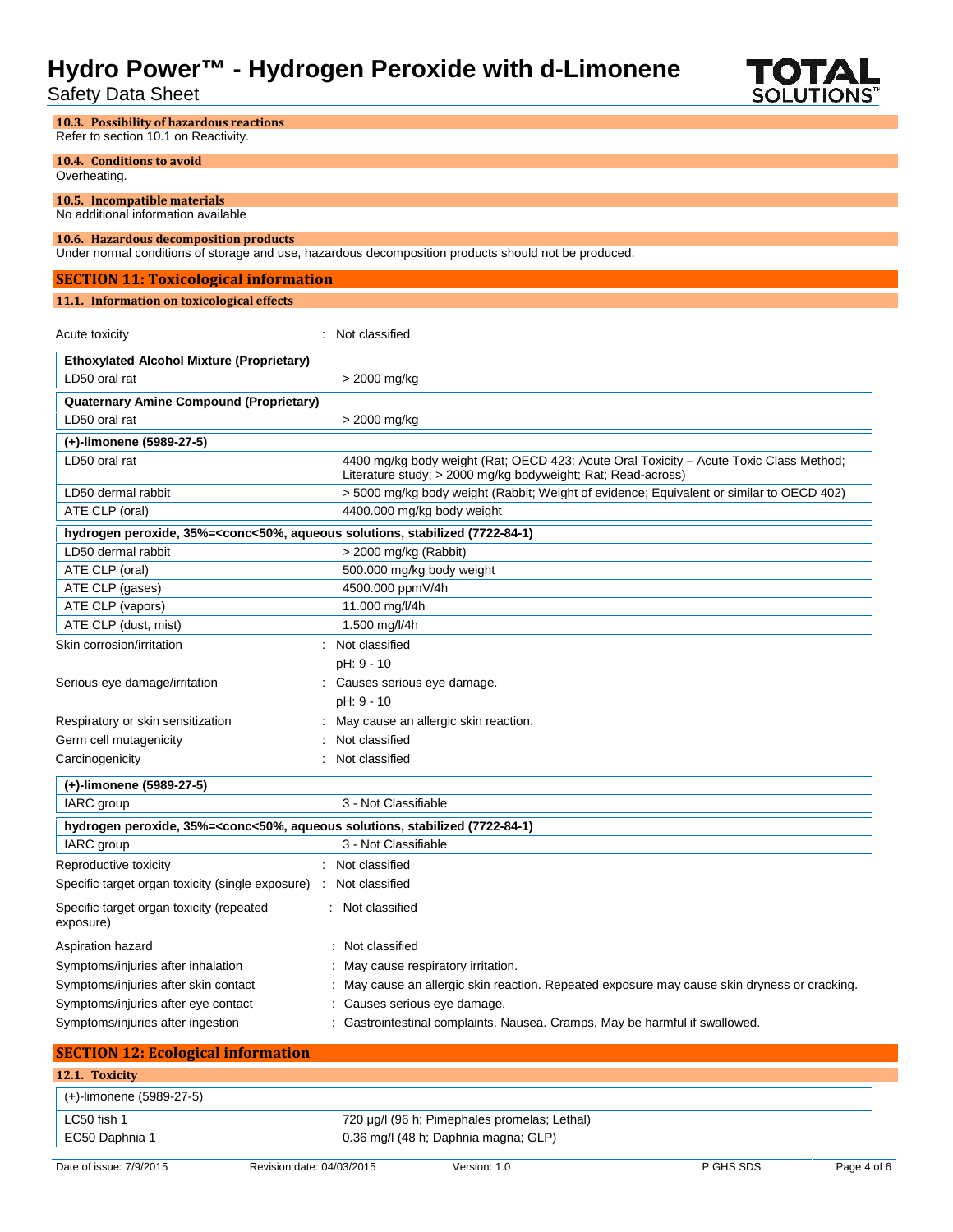## **Hydro Power™ - Hydrogen Peroxide with d-Limonene**

Safety Data Sheet



| <b>Additional information</b>       |                                           |
|-------------------------------------|-------------------------------------------|
| Other information                   | : No supplementary information available. |
|                                     |                                           |
| <b>ADR</b>                          |                                           |
| No additional information available |                                           |
| <b>Transport by sea</b>             |                                           |
| No additional information available |                                           |

## **Air transport**

No additional information available

### **SECTION 15: Regulatory information**

All components of this product are listed, or excluded from listing, on the United States Environmental Protection Agency Toxic Substances Control Act (TSCA) inventory.

This product or mixture does not contain a toxic chemical or chemicals in excess of the applicable de minimis concentration as specified in 40 CFR §372.38(a) subject to the reporting requirements of section 313 of Title III of the Superfund Amendments and Reauthorization Act of 1986 and 40 CFR Part 372.